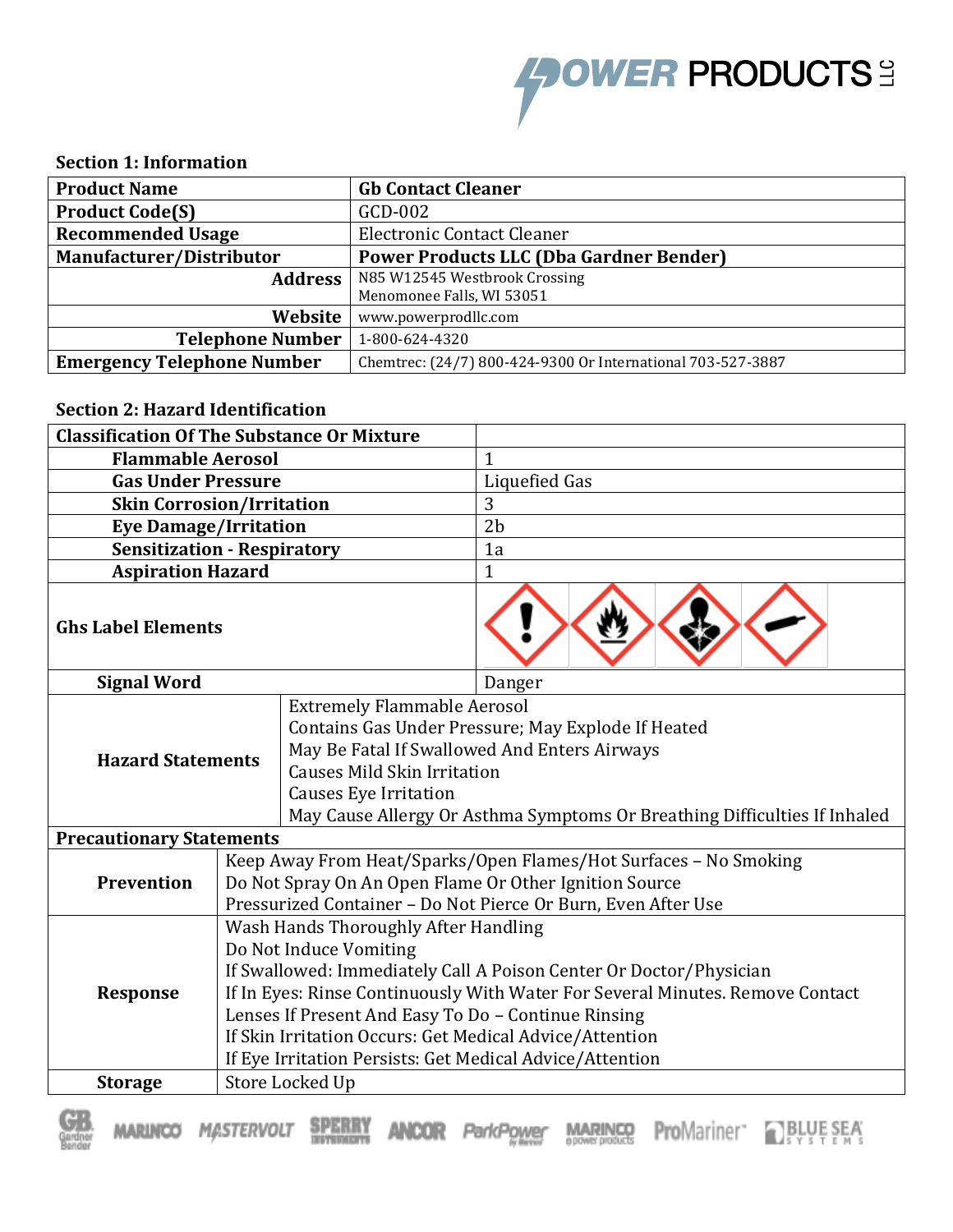**AOWER PRODUCTS:** 

|                 | Protect From Sunlight. Store In A Well Ventilated Place.<br>Protect From Sunlight. Do Not Expose To Temperatures Exceeding 50 °C/122 °F |
|-----------------|-----------------------------------------------------------------------------------------------------------------------------------------|
| <b>Disposal</b> | Dispose Of Contents/Container To Comply With All Local, State, And Federal<br>Regulations                                               |

# **Section 3 – Composition/Information On Ingredients**

| <b>Chemical Name</b>                    | <b>CAS Number</b> | <b>Percent</b> |
|-----------------------------------------|-------------------|----------------|
| Naphtha (Petroleum), Hydrotreated Light | 64742-49-0        | 46.90          |
| N-Hexane                                | 110-54-3          | 28.10          |
| Difluoroethane                          | 75-37-6           | 25.00          |

## **Section 4: First-Aid Measures**

| <b>Descriptions Of First Aid Measures</b>                                          |                                                                                   |                                                                           |  |
|------------------------------------------------------------------------------------|-----------------------------------------------------------------------------------|---------------------------------------------------------------------------|--|
| <b>Inhalation</b>                                                                  | Remove To Fresh Air. Administer Oxygen If Needed. Apply Artificial Respiration If |                                                                           |  |
|                                                                                    | Breathing Has Stopped. Get Medical Attention                                      |                                                                           |  |
| <b>Skin</b>                                                                        |                                                                                   | Wipe Off With A Towel. Wash With Soap And Water. Get Medical Attention If |  |
|                                                                                    | <b>Irritation Persists.</b>                                                       |                                                                           |  |
| Eye                                                                                | Wash Immediately With Large Volumes Of Fresh Water For At Least 15 Minutes.       |                                                                           |  |
|                                                                                    | Get Medical Attention.                                                            |                                                                           |  |
| Ingestion                                                                          | Not A Likely Route Of Exposure.                                                   |                                                                           |  |
| Indication Of Immediate Medical Attention & Special Treatment Needed, If Necessary |                                                                                   |                                                                           |  |
| <b>Note To Physician</b>                                                           | None Known                                                                        |                                                                           |  |
| <b>Specific Treatments</b>                                                         | None Known                                                                        |                                                                           |  |
| <b>Protection Of First-Aiders</b>                                                  | None Known                                                                        |                                                                           |  |

# **Section 5: Fire-Fighting Measures**

| <b>Extinguishing Media</b>          |                                                                       |                                                                    |  |
|-------------------------------------|-----------------------------------------------------------------------|--------------------------------------------------------------------|--|
| <b>Suitable Extinguishing Media</b> |                                                                       | Foam, Alcohol Foam, Co2, Dry Chemical, Water Fog. Water Spray      |  |
|                                     |                                                                       | May Be Ineffective.                                                |  |
|                                     |                                                                       | <b>Special Hazards Arising From The Substance Or Mixture</b>       |  |
| <b>Specific Hazards Arising</b>     |                                                                       | Closed Containers May Explode From Internal Pressure Build-Up When |  |
| <b>From The Chemical</b>            |                                                                       | Exposed To Extreme Heat And Discharge Contents. Liquid Content Of  |  |
|                                     |                                                                       | Container Will Support Combustion. Overexposure To Decomposition   |  |
|                                     | Products May Cause A Health Hazard. Symptoms May Not Be Readily       |                                                                    |  |
|                                     | Apparent. Obtain Medical Attention. Hazardous Decomposition Products  |                                                                    |  |
|                                     | Include Carbon Dioxide, Carbon Monoxide, And Other Toxic Fumes        |                                                                    |  |
| <b>Special Equipment And</b>        | Water May Be Used To Cool Containers To Prevent Pressure Build-Up And |                                                                    |  |
| <b>Precautions For</b>              | Explosion When Exposed To Extreme Heat. Wear Goggles And Use Self-    |                                                                    |  |
| <b>Firefighters</b>                 | Contained Breathing Apparatus. If Water Is Used, Fog Nozzles Are      |                                                                    |  |
|                                     | Preferred.                                                            |                                                                    |  |

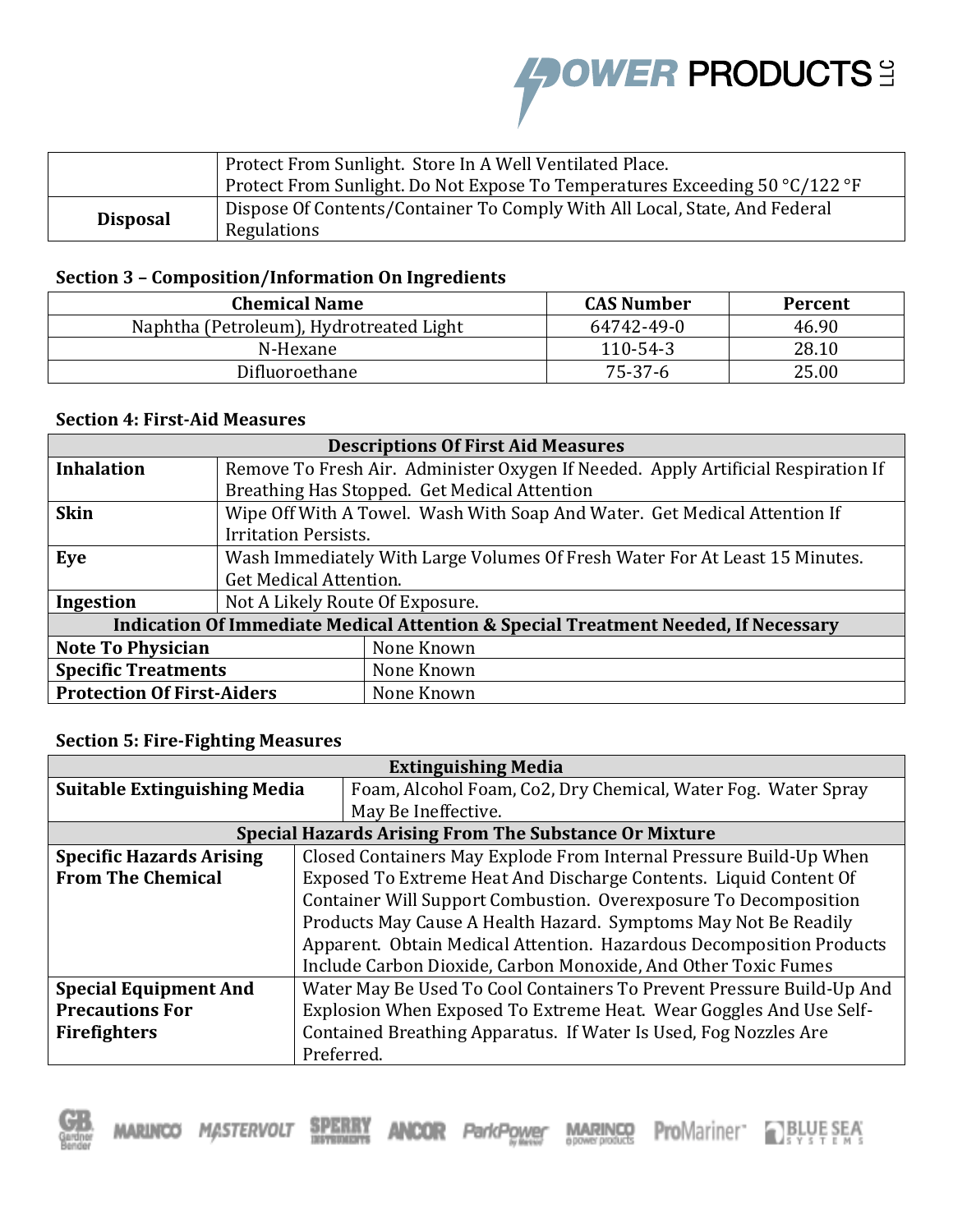

### **Section 6 - Accidental Release Measures**

**Personal Precautions, Protective Equipment And Emergency Procedures** Avoid Breathing Vapors. Ventilate Area. Remove All Sources Of Ignition.

**Methods And Materials For Containment And Cleaning Up**

Clean Up With Absorbent Material And Place In Closed Containers For Disposal.

## **Section 7 - Handling And Storage**

| <b>Precautions For Safe Handling</b>   | Do Not Puncture Or Incinerate (Burn) Cans. Do Not Stick Pins,    |  |
|----------------------------------------|------------------------------------------------------------------|--|
|                                        | Nails, Or Any Other Sharp Objects Into Opening On Top Of Can. Do |  |
|                                        | Not Spray In Eyes. Do Not Take Internally. See Product Label For |  |
|                                        | Additional Information.                                          |  |
| <b>Conditions For Safe Storage,</b>    | Store And Use In Cool, Dry, Well-Ventilated Areas. Do Not Store  |  |
| <b>Including Any Incompatibilities</b> | Above 120 F.                                                     |  |

### **Section 8 - Exposure Controls/Personal Protection**

| <b>Control Parameters</b>                                                                      |                                                                           |               |                                                                                |                              |  |
|------------------------------------------------------------------------------------------------|---------------------------------------------------------------------------|---------------|--------------------------------------------------------------------------------|------------------------------|--|
| <b>Chemical Name / CAS No</b>                                                                  |                                                                           |               | <b>Osha Exposure Limits</b>                                                    | <b>Acgih Exposure Limits</b> |  |
| Naphtha (Petroleum), Hydrotreated Light                                                        |                                                                           | TWA: 500 Ppm; | TLV-TWA: 400 Ppm                                                               |                              |  |
| 64742-49-0                                                                                     |                                                                           |               | PEL-Ceiling: Not Determined                                                    | TLV-STEL: 500 Ppm            |  |
| N-Hexane                                                                                       |                                                                           |               | PEL-TWA: 500 Ppm                                                               | TLV-TWA: 50 Ppm;             |  |
| 110-54-3                                                                                       |                                                                           |               | PEL-Ceiling: Not Determined                                                    | TLV-STEL: Not Determined     |  |
| Difluoroethane                                                                                 |                                                                           |               | Not Established                                                                | TWA: 1000 Ppm                |  |
| $75 - 37 - 6$                                                                                  |                                                                           |               |                                                                                |                              |  |
| <b>Appropriate Engineering Controls</b>                                                        |                                                                           |               | Ventilation Should Be Sufficient To Prevent Inhalation Of Any                  |                              |  |
|                                                                                                |                                                                           |               | Vapors. General Dilution And/or Local Exhaust Ventilation In                   |                              |  |
|                                                                                                |                                                                           |               | Volume To Keep PEL/TLV Of Most Hazardous Ingredient Below                      |                              |  |
|                                                                                                |                                                                           |               | Acceptable Limit And LEL Below Stated Limit.                                   |                              |  |
| <b>Individual Protection</b>                                                                   |                                                                           |               |                                                                                |                              |  |
| Eye/Face                                                                                       |                                                                           |               | None Under Normal Use. However, Use Of Safety Glasses With Splash Guards Or    |                              |  |
| Protection                                                                                     | Full Face Shield Should Be Used If Indicated.                             |               |                                                                                |                              |  |
| Hand                                                                                           |                                                                           |               | None Under Normal Use. Use Solvent-Resistant For Prolonged Or Repeated         |                              |  |
| <b>Protection</b>                                                                              | Contact.                                                                  |               |                                                                                |                              |  |
| <b>Other Skin</b>                                                                              | None Under Normal Use. However, Use Of Solvent- Resistant Aprons Or Other |               |                                                                                |                              |  |
| <b>Protection</b>                                                                              |                                                                           |               | Clothing Is Recommended. Eye Washes And Safety Showers In The Workplace Are    |                              |  |
|                                                                                                | Recommended.                                                              |               |                                                                                |                              |  |
|                                                                                                | None Under Normal Use. Avoid Breathing Vapors. In Restricted Areas, Use   |               |                                                                                |                              |  |
| Approved Chemical/Mechanical Filters Designed To Remove A Combination Or<br><b>Respiratory</b> |                                                                           |               |                                                                                |                              |  |
| <b>Protection</b>                                                                              |                                                                           |               | Particles And Vapor. In Confined Areas, Use An Approved Air Line Respirator Or |                              |  |
|                                                                                                |                                                                           |               | Hood. Self-Contained Breathing Apparatus Is Required For Vapor Concentrations  |                              |  |
|                                                                                                | Above PEL/TLV Limits.                                                     |               |                                                                                |                              |  |
| œ                                                                                              | AT the SUPER-SERVER SERVER AND AN                                         |               |                                                                                |                              |  |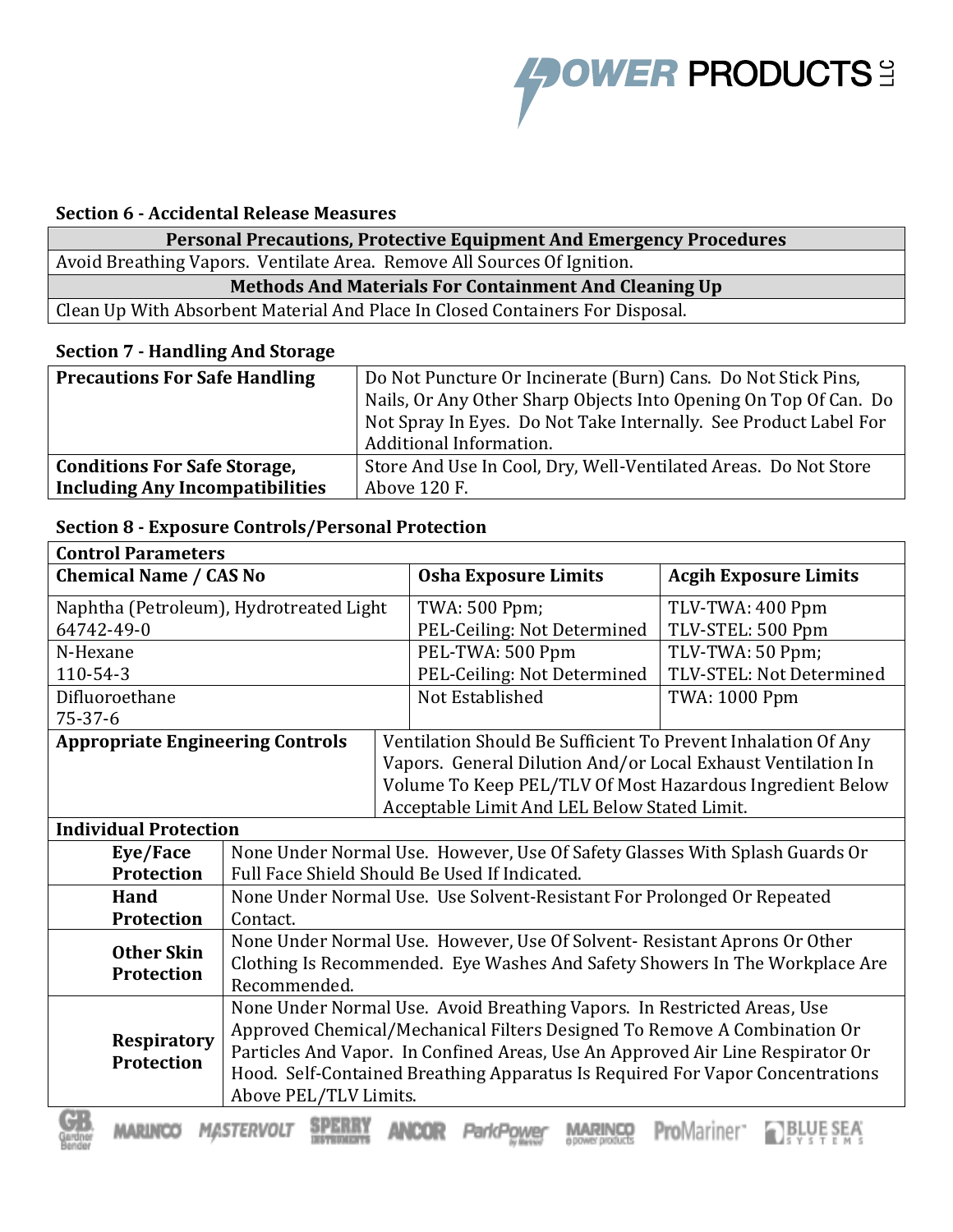

| Appearance              | Aerosol Product   | <b>Odor</b>                      | Solvent         |
|-------------------------|-------------------|----------------------------------|-----------------|
| <b>Vapor Pressure</b>   | Not Determined    | <b>Odor Threshold</b>            | Not Determined  |
| <b>Vapor Density</b>    | Heavier Than Air  | pH                               | Not Applicable  |
| <b>Density</b>          | 0.717250044       | <b>Melting Point</b>             | Not Determined  |
| <b>Freezing Point</b>   | Not Determined    | Solubility                       | Not Determined  |
| <b>Boiling Point</b>    | 93 $\circ$ C      | <b>Flash Point</b>               | None            |
| <b>Evaporation Rate</b> | Slower Than Ether | <b>Flammability</b>              | Level 3 Aerosol |
| <b>Explosive Limit</b>  | Not Applicable    | <b>Decomposition Temperature</b> | Not Determined  |
| <b>Auto-Ignition</b>    | Not Determined    | <b>Partition Coefficient:</b>    | Not Determined  |
| <b>Temperature</b>      |                   | N-Octanol/Water                  |                 |
| <b>Viscosity</b>        | Not Determined    |                                  |                 |

## **Section 9 - Physical And Chemical Properties**

#### **Section 10: Stability And Reactivity**

| <b>Reactivity</b>                         | Not Reactive Under Normal Conditions Of Use.         |
|-------------------------------------------|------------------------------------------------------|
| <b>Chemical Stability</b>                 | Stable Under Normal Storage And Handling Conditions. |
| <b>Possibility Of Hazardous Reactions</b> | None Known                                           |

#### **Section 11 - Toxicological Information**

Long-Term Toxicological Studies Have Not Been Conducted For This Product

### **Section 12 - Ecological Information**

Long-Term Toxicological Studies Have Not Been Conducted For This Product

### **Section 13 - Disposal Considerations**

Dispose Of In Accordance With Local, State, And Federal Regulations. Before Attempting Clean Up, Refer To Other Sections Of This Document For Hazard Cautionary Information.

### **Section 14 - Transport Information**

**By Water:** DOT & IMDG Proper Shipping Name: UN1950, Aerosols, 2.1, Ltd qty

**By Air:** DOT & IATA Proper Shipping Name: UN1950, Aerosols, Flammable, 2.1, Ltd qty (Packing Instruction Y203 Applies)

**By Land:** DOT Proper Shipping Name: None Required Per 49 CFR 173.306(I) For Products That Conform To The Limited Quantity Provisions. Commodity Shipping Description: Cleaning Compound, NOI

### **Section 15 - Regulatory Information**

All Ingredients Are Either Listed On The TSCA Inventory Or Are Exempt.